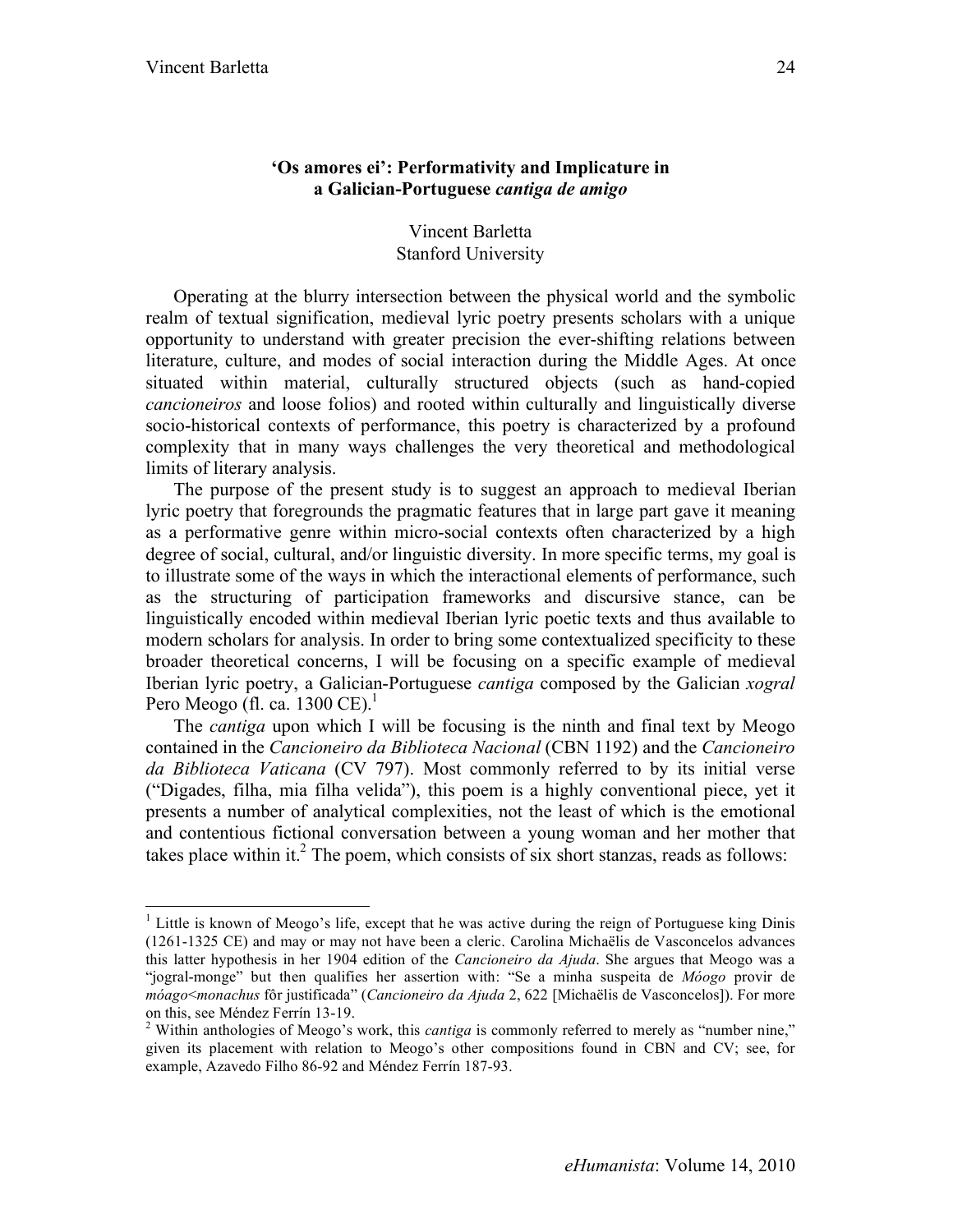"Digades, filha, mia filha velida, porque tardastes na fontana fria?" -Os amores ei. "Digades, filha, mia filha louçana, porque tardastes na fria fontana?" -Os amores ei. "Tardei, mia madre, na fontana fria, cervos do monte a augua volvian." -Os amores ei. "Tardei, mia madre, na fria fontana, cervos do monte volvian a áugua." -Os amores hei. "Mentir, mia filha, mentir por amigo; Nunca vi cervo que volvess' o rio." -Os amores ei. "Mentir, minha filha, mentir por amado, Nunca vi cervo que volvess' o alto."  $-Os$  amores ei. $3$ 

As I argue throughout my analysis of "Digades, filha, mia filha velida," it is precisely the tension that exists between the poem's generic conventionality and its implementation of an imagined, but seemingly quotidian, conversational speech event that lends it both its power and meaning within performative settings.

In the sections that follow, I will discuss the two more broadly framed theories of verbal art and performance that inform the present study. The first of these is the notion, developed most extensively over the past three decades though the anthropological work of Richard Bauman and Charles L. Briggs, that verbal art and performance is in a profound and direct way connected to the processes by which social reality takes shape and undergoes change.<sup>4</sup> The second theory, which depends to a great extent on recent developments in performance studies, gender studies, and discourse analysis, is that the tension between explicitly traditional, poetic genres and more everyday, conversational ones within performative texts can serve as a powerful locus of social and self reconfiguration within concrete performances. After laying out these general theoretical principles, I will move on to a discussion of "Digades, filha, mia filha velida," tracing out the ways in which we might approach this *cantiga*, and others similar to it, in a more contextualized and comprehensive way.

 <sup>3</sup>  $3$  My transcription of this *cantiga* is based in large part on Deyermond's rendering of Reckert  $\&$ Macedo's edition, as well as on the manuscript text (reproduced in recent facsimile editions) of the *Cancioneiro da Biblioteca Nacional* and the *Cancioneiro da Biblioteca Vaticana*. <sup>4</sup>

<sup>&</sup>lt;sup>4</sup> Clifford Geertz and Victor Turner have also dealt with this function of verbal art and performance from other, more resolutely symbolic perspectives.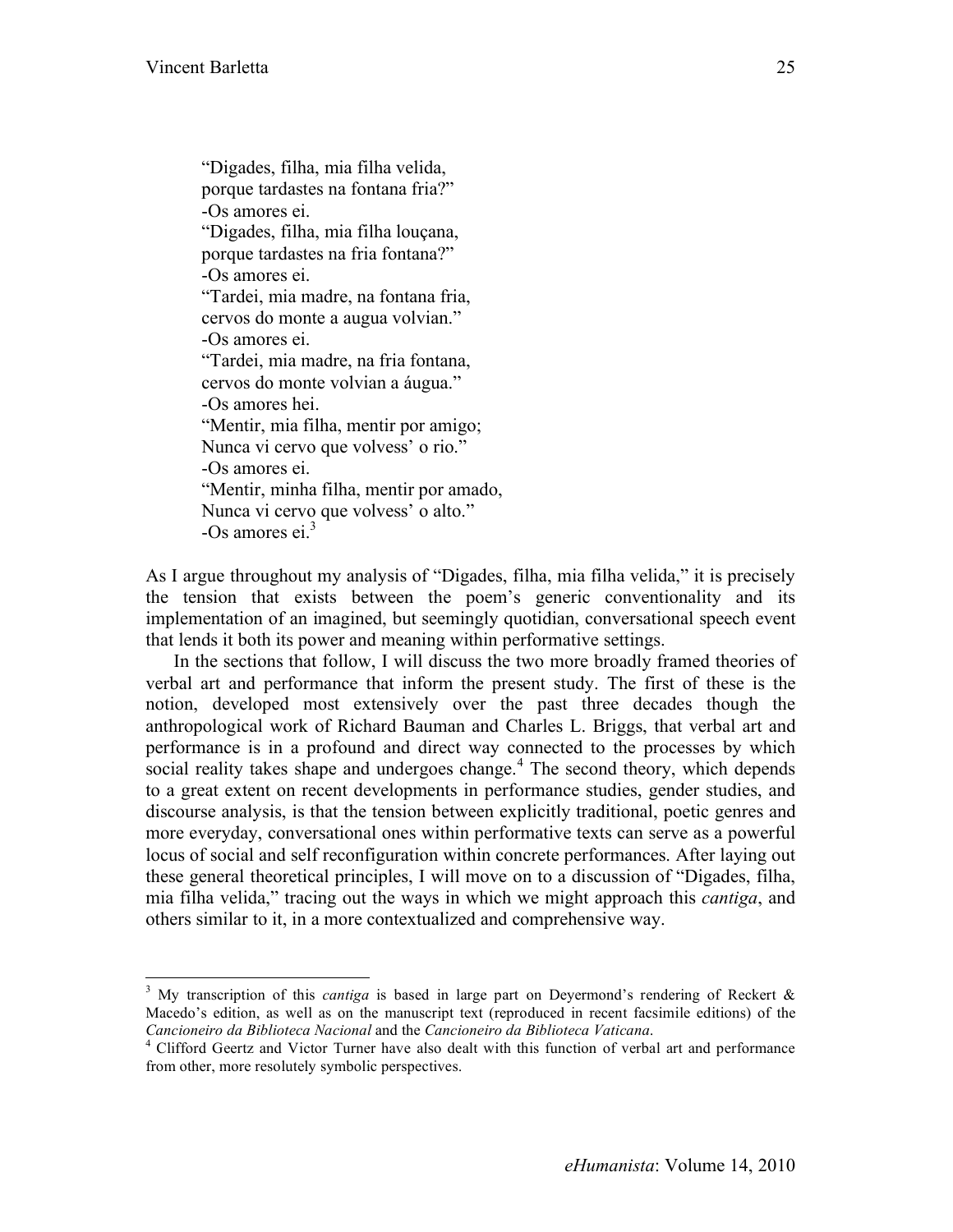#### *Performance, Text, and the Social*

Richard Bauman and Charles L. Briggs have argued on a number of occasions that there are always powerful and dynamic relations in force between poetic performance and the social world of human agents (Bauman & Briggs). As they have put it, "performances are not simply artful uses of language that stand apart both from dayto-day life and from larger questions of meaning, as a Kantian aesthetics would suggest. Performance rather provides a frame that invites critical reflection on communicative processes"  $(60)$ <sup>5</sup>. In breaking from the Kantian principle regarding the merely formal representation of "purposiveness" [*Zweckmässigkeit*] within objects (and acts) of beauty, Bauman and Briggs are here suggesting that poetic and other forms of verbal performance are in fact purposive in the fullest sense of the term and thus inextricably linked to the processes by which social reality is formed and altered in/over time. This insight –which has important consequences for the analysis of medieval texts and culture– reflects a significant cross-disciplinary shift in thought regarding the richness of verbal performance as a locus for linguistic and cultural data. As Joel Sherzer has recently commented, expressing what has now become a kind of axiom within linguistic anthropology, folklore, and performance studies, "[s]peech play and verbal art should be seen as a central and most revealing aspect of the language-culture-society nexus"  $(155)$ .<sup>6</sup>

Working at the forefront of research on verbal performance over the course of three decades, Bauman (both in collaboration with Briggs and alone) has consistently argued that the artistic use of language is anything but a mere epiphenomenon somehow riding on the back of other, more "primary" or "natural" forms of language use. Rather, he maintains that verbal art, and the text-mediated performances by which it frequently manifests itself, are inseparable from the larger constellations of goaldirected, interactional, and transhistorical practices by which language and, ultimately, social reality take shape. This means that while verbal art and performance are inarguably *ecstatic* (that is, they "stand out" from quotidian forms of language use in significant, demonstrable ways), they are so primarily due to pragmatic and contextual factors rather than formal and denotational ones. More importantly, according to this argument, verbal art and performance are at no time separate from the social processes that shape them and are shaped by them in turn. In a very direct sense, verbal art and performance serve as powerful tools for the negotiation of the "symbolic boundaries" that in the end share so much territory, as Émile Durkheim pointed out nearly a century ago, with the more concrete boundaries that separate people in complex

 <sup>5</sup>  $<sup>5</sup>$  Working within a related current of strictly linguistic analysis, Emanuel A. Schegloff, Elinor Ochs,</sup> and Sandra A. Thompson have pointed out that linguistic anthropologists and others have in recent years "come increasingly to articulate ways in which the social order and cultural understandings are constituted and socialized through the moment-to-moment, turn-by-turn organization of everyday conversational interaction" (3).

<sup>6</sup> See also Bauman; Briggs; Kapchan 2006; Knoblauch & Kotthoff; and Duranti*.*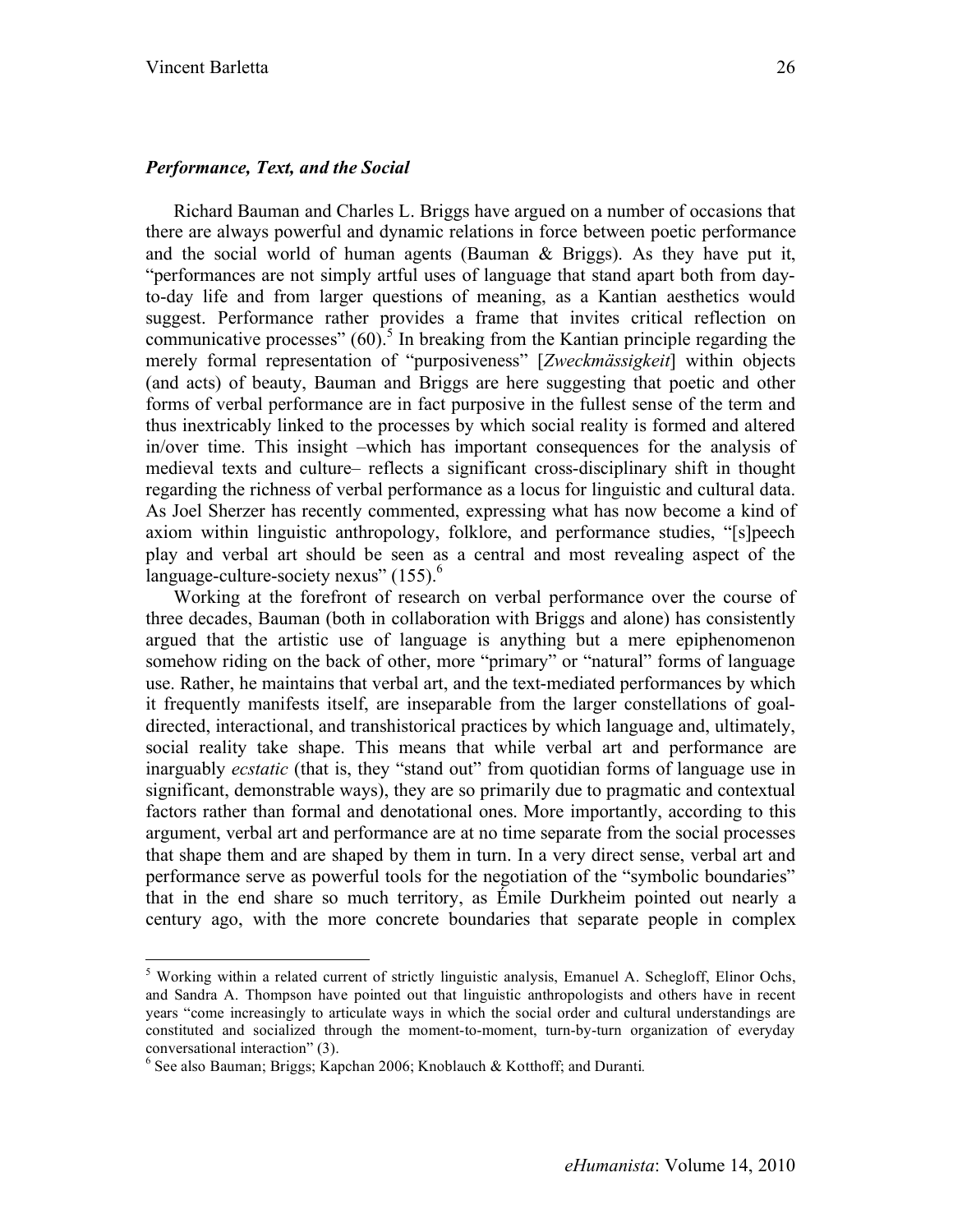societies.<sup>7</sup> A good example of such "territorial" correspondence, and one that speaks directly to the social context of *cantiga* performance, is of course the notion of "court culture" itself, a term that conjures up a space that is at once symbolically and physically bounded, and that is simultaneously (as *space*) metaphoric and concrete.

The incorporation of such an approach to performance and performative texts within literary studies involves a reworking of many entrenched notions. The move, for example, away from the analysis of "texts in context" or "texts as representations of some aspect or vision of social reality" to a more fully ethnographic consideration of the socially embedded processes by which texts *and* their corresponding contexts take shape through performance represents a theoretical and methodological challenge to various modes of scholarship focused on the intersections between language, text, and culture. Bauman & Briggs admit as much, and explicitly present the renewed focus on performance that they advocate as a means of working past long-held and ultimately ethnocentric assumptions regarding the role of poetry in social life:

The turn to performance marked an effort to establish broader space within linguistics and anthropology for poetics –verbal artistry– against the conception, deeply rooted in Western epistemology and ontology, that poetics is an etiolation of language, functionally hollow or void, extraneous to what really makes language or society work. A focus on the artful use of language in the conduct of social life –in kinship, politics, economics, religion– opened the way to an understanding of performance as socially constitutive and efficacious, not secondary or derivative. (79)

More than just "pretty talk" or the object of aesthetic judgment (in a Kantian sense), verbal art and performance thus reveal themselves to be of central concern for scholars concerned with the question of how various forms of language use and interaction, including artful and text-mediated ones, help to shape the social world of members of different speech communities.

Steven Caton has analyzed in some depth the social embeddedness of poetic performance in his ethnopoetic study of North Yemeni Bedouin society, and he goes so far as to argue explicitly for an approach to verbal art in traditional societies that situates such art (insofar as it is performative and interactional) within the micropolitics and daily practice of social actors within those societies:

In many non-Western, non-literate societies […] process is given priority over product, or, as in the Yemeni tribal case, aesthetic appreciation is balanced in a continuum stretching from the reception of the creative process (as in the *balah*) to reception of a perfected product (the *qasidah*)

<sup>-&</sup>lt;br>7 The Durkheimian text that I'm referring to here is *The Elementary Forms of Religious Life*, in which the French sociologist deals at length with what he terms the "symbolic boundaries" between the sacred and the profane, and the ramifications of these boundaries for social structure.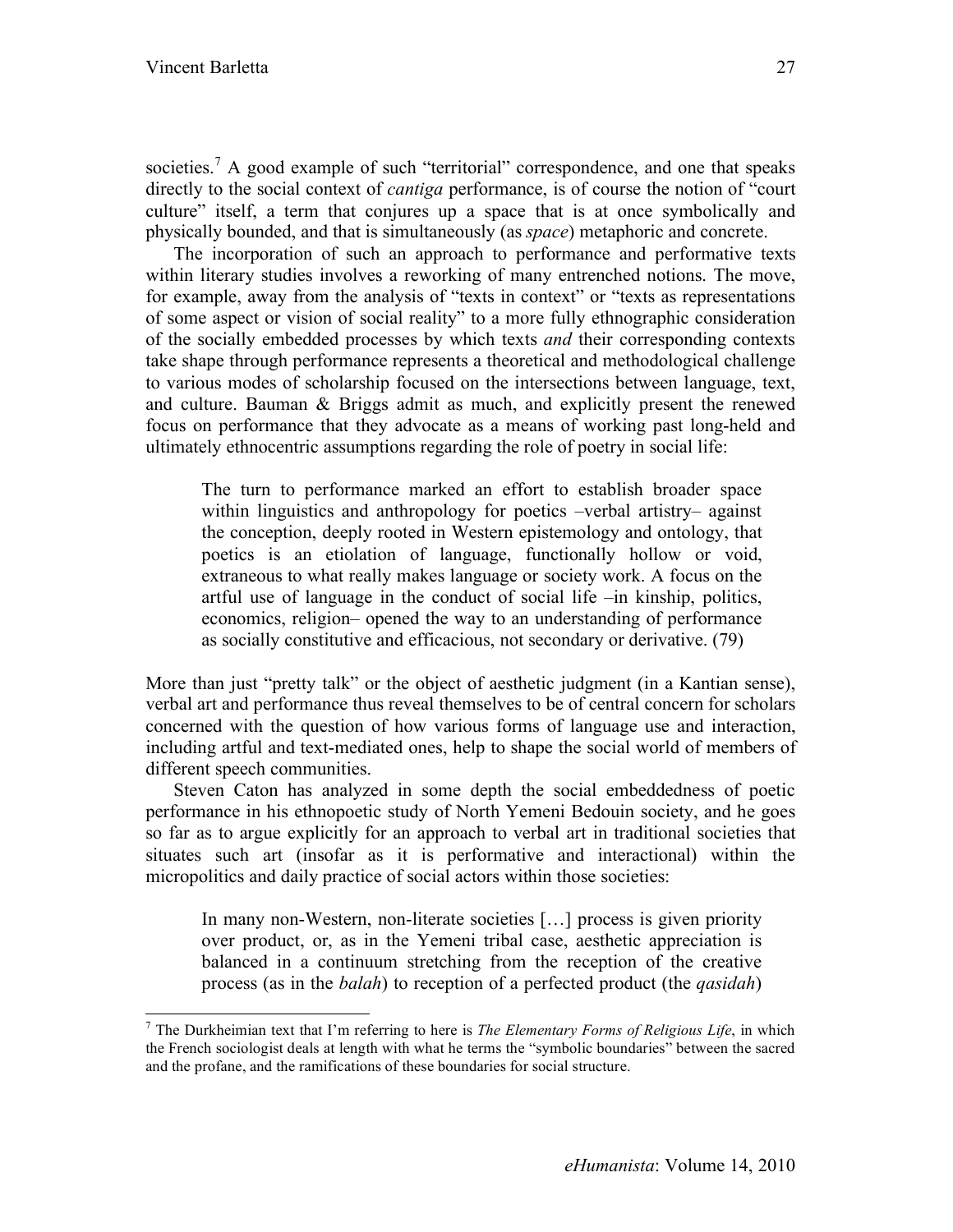to reception of works of art that are perceived simultaneously as practices of composition and as finished works of art (the *zamil*). In the light of such a continuum, we begin to see how artificial, even misleading, it is to think of the work of art as an *object*. What we would call an object is really the end product of a creative process, a particular moment in a continuous practice, that has become privileged for reception in our tradition. (251- 52)

Caton's notion of "poetic continuum" (which implicitly reclaims the full semantic range of the Greek *poiein* ["to make"], a term that suffered dramatic semantic restriction at the hands of Aristotle) serves to embed the expression of verbal art forms within the daily social lives of members of the traditional Bedouin community whose "continuous practice" he studies. His ethnographic analyses of improvised *balah* performances at celebrations such as weddings and other feasts also provide a kind of multi-layered record of the ways in which members of traditional Arab cultures can place, even when they have full access to the technological and ideological tools of high modernity, a much higher value on artistic or narrative process rather than the textual product of such activity.

It is not difficult to find medieval Iberian examples of the kind of emphasis on process [*poiein*] that Caton describes in late twentieth-century North Yemen. Scholars of manuscript culture at least since Paul Zumthor have been aware, for example, that the great majority of medieval texts that modern scholars study can most profitably be classified as elements (and stages) of larger, socially embedded processes of *mouvance* (Zumthor). Bernard Cerquiglini has gone so far as to identify *variance* –both as a quotidian process and a guiding principle of literary practice– with the medieval literary work itself: "L'oeuvre littéraire, au Moyen Age, est une variable [...]. Qu'une main fut première, parfois, sans doute, importe moins que cette incessante récriture d'une oeuvre qui appartient à celui qui, de nouveau, la dispose et lui donne forme" (57). This "incessant rewriting," which took place in concrete settings and through the mediation of various symbolic and physical tools (not the least of which was alphabetic literacy itself), is framed by scholars such as Cerquiglini, John Dagenais, Sylvia Huot, Machan, and Zumthor as a central component –if not *the* central component– of medieval textuality and literary practice. It is in fact quite possibly such a "poetic continuum" that the early fourteenth-century Castilian scribes that redacted the first folios of the *Libro del caballero Zifar* had in mind when they made the following metadiscursive claim:

. . . esta obra es fecha so emienda de aquellos que la quisieren emendar; e çertas deuenlo fazer los que quisieren e la sopieren emendar sy quier porque dize la escriptura que sotilmente la cosa fecha emienda mas de loar es que el que primeramente la fallo; e otrosy mucho deue plazer a quien la cosa comiença a fazer que la emienden todos quantos la quisieren emendar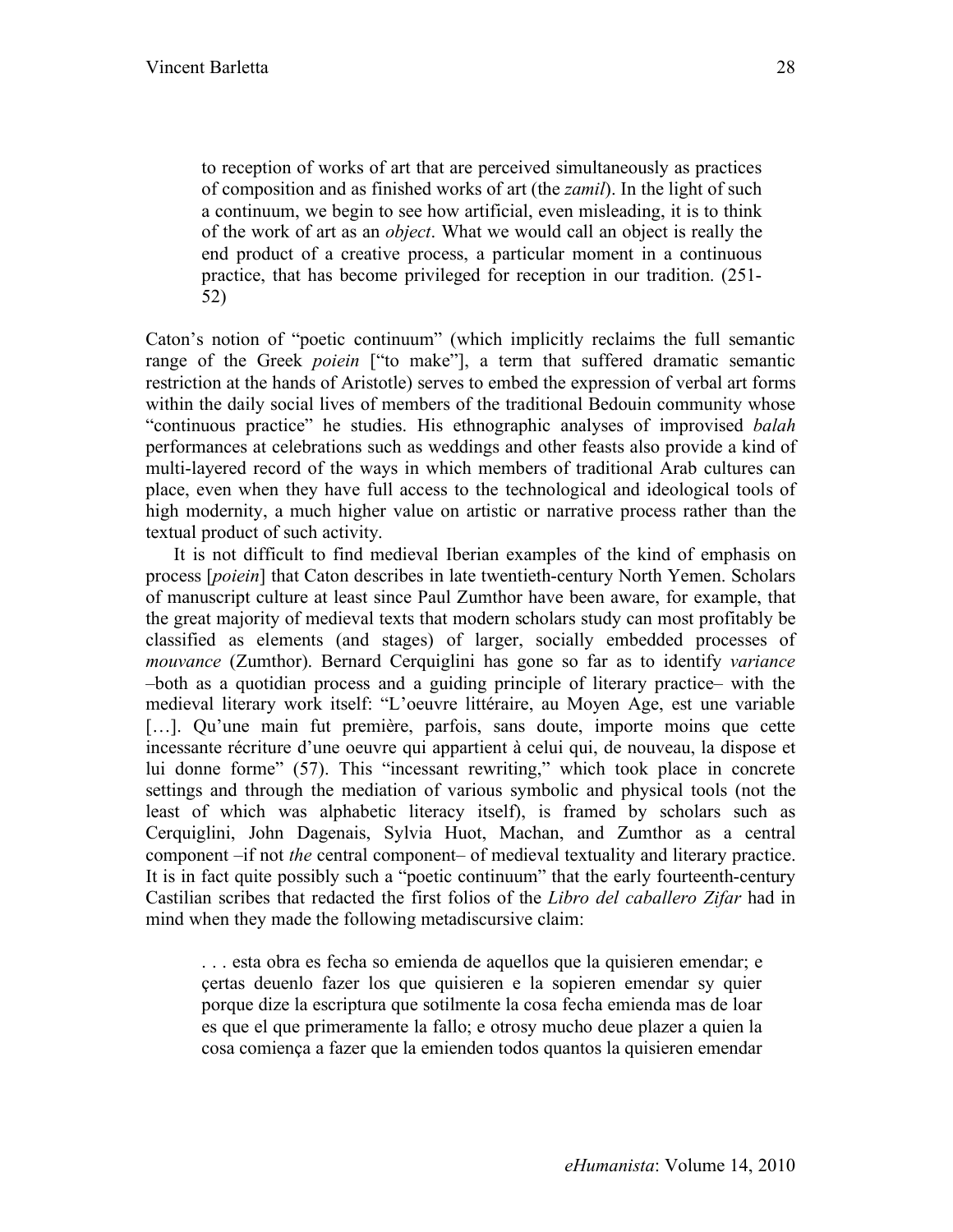e sopieren; ca quanto mas es la cosa emendada tanto mas es loada. (Madrid, BN MS 11.309, f. 3<sup>v</sup>)

What is at the center of this claim about poetic process (*poiein*) is not so much a preoccupation with fixing (even temporarily) the semantico-referential meaning of the text itself, but rather a concern with the interactional back-and-forth –and the stances that participants in this process should adopt with respect to one another within this back-and-forth– by which the text moves through the world. In the case of texts such as *cantigas* that are explicitly presented as mediating means within performative events (i.e., songs to be sung before an audience), such processual and interactional concerns are foregrounded to an even greater degree.

### *Gender, Society, and Traditional Discourse*

One of the richest *loci* for analyzing the relation between verbal art and "the conduct of social life" is the performance of texts belonging to well-established and traditional genres. This is so because traditional texts, in the hands of performers and the listening public, often provide valuable symbolic resources for the reconfiguration or even open challenging of moral frameworks and social hierarchies –in large part, ironically enough, due to their heightened status as traditional texts. A good example of such a phenomenon can be found in Deborah Kapchan's analyses of festival performance and the discourse of women herbalists in modern-day Beni Mellal, Morocco (1996b). Working within a distinctly interactionist paradigm, Kapchan highlights the complex "face-work" that goes on between participants as well as the broad intertextual gaps that exist between even the most traditional and seemingly scripted genres and actual performed discourse (Briggs & Bauman).

In specific terms, Kapchan argues that female performers work to revoice "male rhetorical structures" and invoke "the authority inherent in the traditional genre of speech while also critiquing and challenging this authority" (1996b, 497). Looking specifically at the marketplace discourse of female herbalists, Kapchan finds that "women appropriate the genre of marketplace oratory, while infusing it with feminine difference; this process of revoicing is glimpsed in subtle intimations of parody and in the folds of discourse where one utterance or phrase may be read in two or more competing interpretive domains" (1996b, 497). Like *equivocatio*, a biting form of double-entendre that lies at the core of the *cantigas d'escarnho*, the "subtle intimations of parody" to which Kapchan refers constitute a powerful device by which female performers are able to contest male-dominated systems of authority and, more generally, open up moment-to-moment negotiations of gendered identity and discourse.

The specific issue of the emergent, negotiated, or achieved character of gendered identity and poetic discourse in a medieval context has been taken up by Josiah Blackmore, whose analysis of sodomy as a trope common to several *cantigas*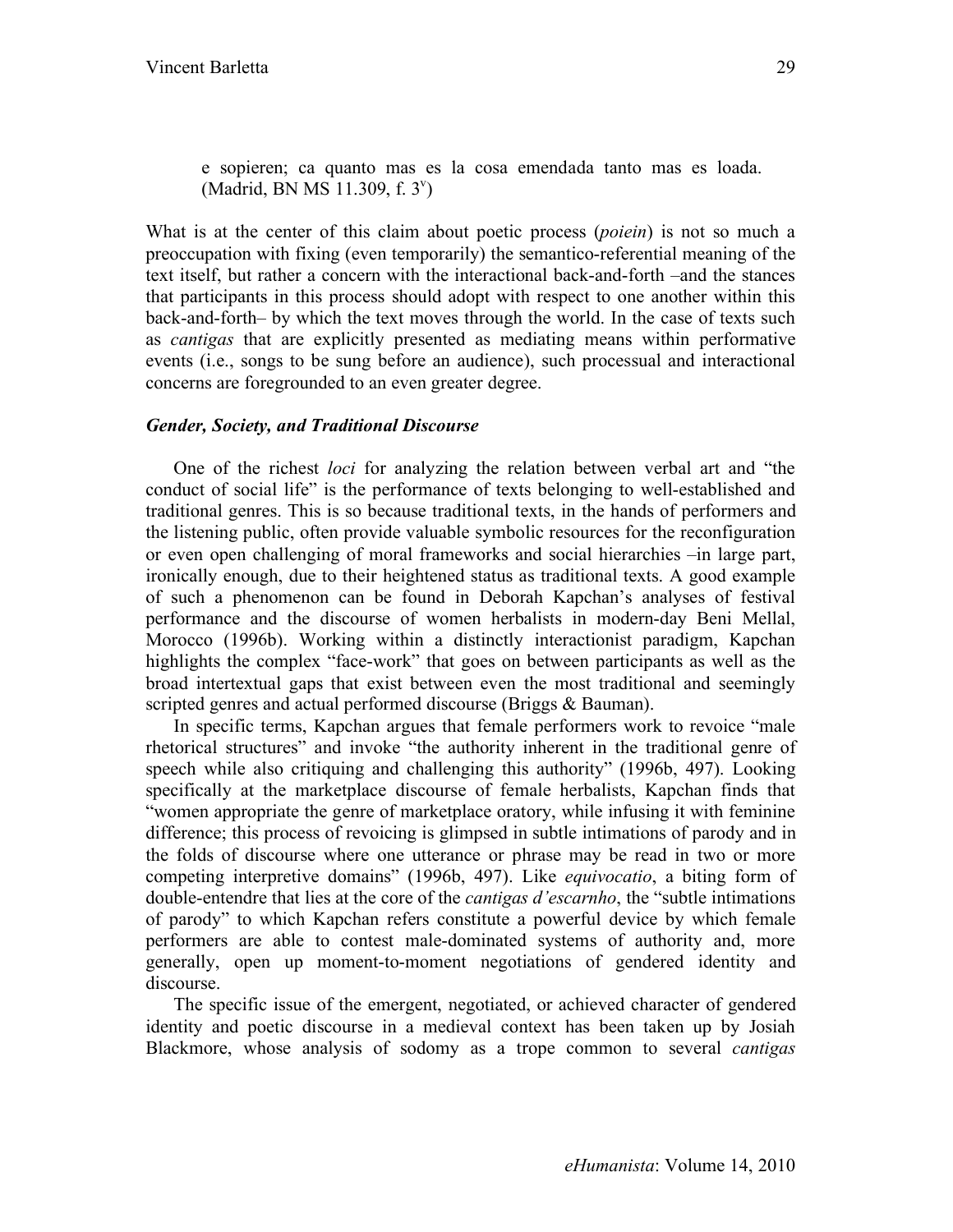*d'escarnho e de mal dizer* shows how poetic accusations and characterizations of anal penetration between men serve as resources for co-constructing and contesting networks of power and gendered identity. As Blackmore puts it, "these texts are telling battle/playgrounds for proscribed sexuality and its representation, a site of tensions between deviant sex and the culture that seeks to control it. The poets of Sodom both impose social or cultural orthodoxies and complicate them, delineating the boundaries of sex and poetry and then reveling in their crossing" (196). From this it follows that when, for example, a leprous young boy addresses the older, male narrator of a *cantiga* as "mia nona, vela fududancua" [my lady, my old fucked-in-the-ass], as the latter lies naked in the street after being jailed, cuffed, and quite possibly raped by local officials (or the leprous boy himself), we as scholars are now very much aware that something far more profound than just an obscene joke is at stake.

Another seminal study for scholars working on issues of gender, poetic performance, and tradition is Lila Abu-Lughod's *Veiled Sentiments*. Abu Lughod spent two years living among the Awlad 'Ali Bedouins of Western Egypt, studying gender relations and the traditional lyric poetry through which women and young men express their personal feelings to one another. Abu- Lughod's book ultimately seeks to uncover a sort of "politics of sentiment" mediated by the performance, in intimate settings, of traditional oral poetry and reveal the manner in which verbal art can serve as a tool by which marginalized groups can contest, resist, and negotiate systems of social hierarchy that limit their options for feeling and self expression. As Abu-Lughod notes, in her analysis of the performance of traditional *ghinnawa* poetry by the women and younger men of Awlad <sup>c</sup>Ali,

the cultural character and rigid form of poetry afford a certain amount of protection for the individual in expressing the 'deviant' sentiments of dishonor and immodesty. Poetry cloaks statements in the veils of formula, convention, and tradition, thus suiting it to the task of carrying messages about the self that contravene the official cultural ideals. As noted, the *ghinnawa* is a highly formulaic and stylized verbal genre. Formula renders content impersonal and nonindividual, allowing people to dissociate themselves from the sentiments they express, if revealed to the wrong audience, by claiming that 'it was just a song'. (239)

At the formal level as well, these formulaic compositions intersect with the social world of the performer and audience in complex ways: "Even more than the situational markers of social context to which they are tied, formal linguistic markers clue people not to apply ordinary standards to what is conveyed in this medium" (239).

The points that Abu-Lughod brings up regarding the mediational role of text, especially in performance, are particularly valid for the study of medieval Iberian lyric genres such as the Andalusi *muwashshah* and *zajal*, as well as Galician-Portuguese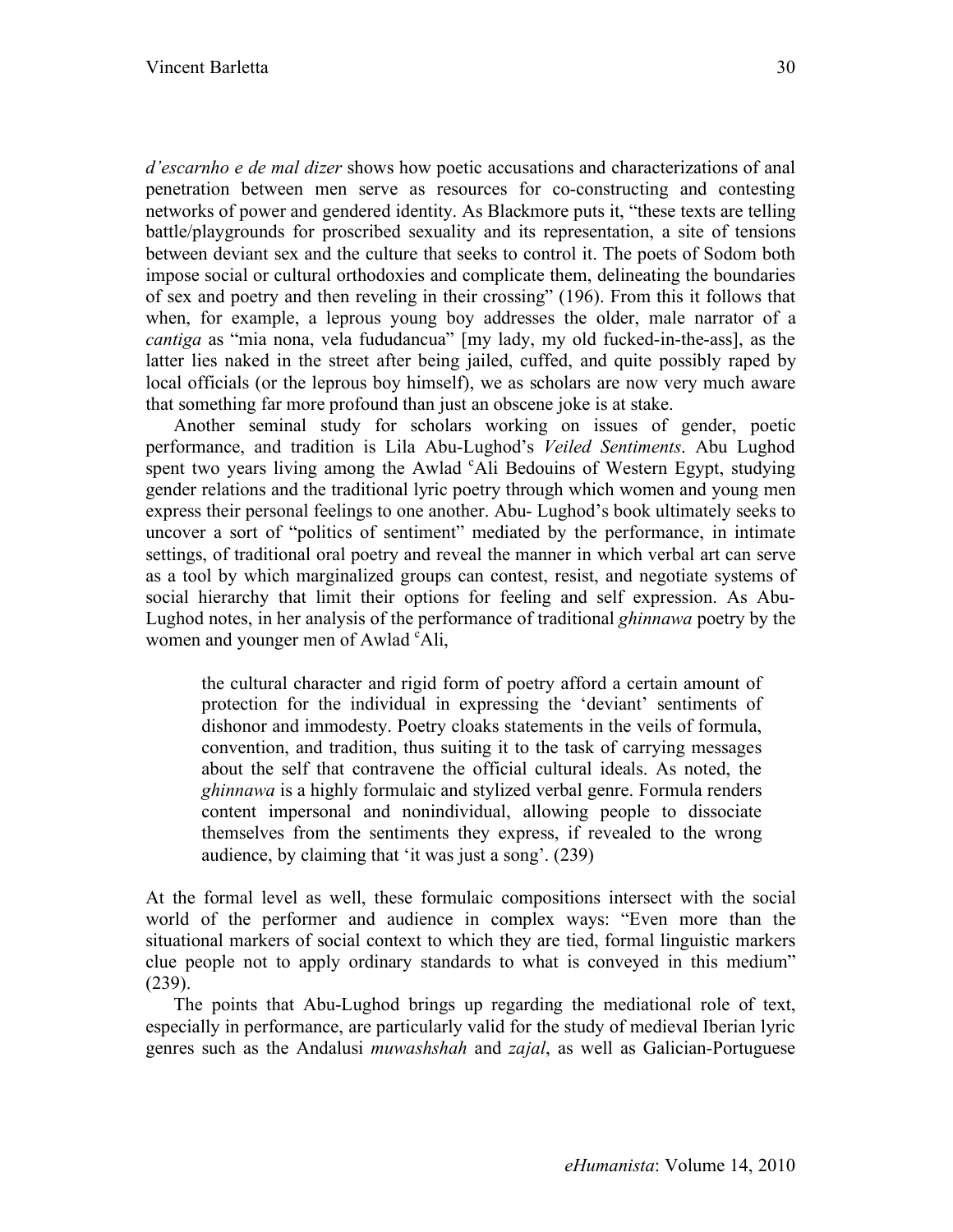*cantigas*. In both traditions, the officially sanctioned character of poetic discourse, as well as the marked linguistic features of this discourse, create a kind of locus of questioning and contingency. When, for example, Ibn Quzman writes in a *zajal* of his unquenchable taste for young boys and wine, and then speaks openly of his use of the latter to render the former compliant to his sexual advances, it is important to examine, at the thematic level, how such deviant discourse relates to the highly structured conventions of Classical Arabic poetry as well as to the strict moral frameworks imposed upon Andalusi society by Almoravid rule. At another level, however, it is important to examine how officially sanctioned performances of this poetry related to networks of power in twelfth-century Córdoba. Could it be that Ibn Quzman's use of colloquial Andalusi Arabic made his work largely incomprehensible to the Tashalhitspeaking establishment? How then would we explain the serious panegyrics that he composed for Almoravid rulers such as Yūsuf ibn Tāshufīn and his son "Alī ibn Yūsuf (47)? Or is it that the genre itself afforded him the kind of cover that he needed for such expression?

Denise Filios has recently attempted to reconstruct what she terms "lyric spectacles" associated with the *cantigas d'escarnho e de mal dizer* while dealing with issues of performativity and social interaction. Foregrounded in Filios's study is the role of marginalized feminine figures such as *soldadeiras* and *panaderas* in lyric performance. Addressing the difficulties inherent in such research, Filios argues:

The ubiquity of lyric performances, their primarily oral nature, and the breadth of lyric genres leads to a sketchy and biased treatment of lyric performers in medieval sources. The marginality of professional performers, especially women, exacerbated this partial treatment, making the job of modern scholars who wish to examine their ephemeral performances particularly thorny. (9)

Thorny, but as it turns out, not impossible. Building in large part on the visual images sketched out in the *Cancioneiro da Ajuda*, which was produced at the end of the thirteenth or beginning of the fourteenth century, Filios attempts to map out generic scenes of performance and discuss the possible participation frameworks that characterized these. She writes:

These illustrations show that female performers played central roles in *trovador* spectacles; they also imply some tension as to who was in charge of the spectacle, the seated *trovador* or the standing, active, spectacular *soldadeira*. It is worth noting that in the *Cancioneiro da Ajuda* as in the famous *Códice de los músicos* of the *Cantigas de Santa María*, the female performers almost exclusively play percussive instruments. Tamborines, drums, and castanets require almost no training; they also mark the rhythm to which the *jogral* played and the dancers and audience moved, allowing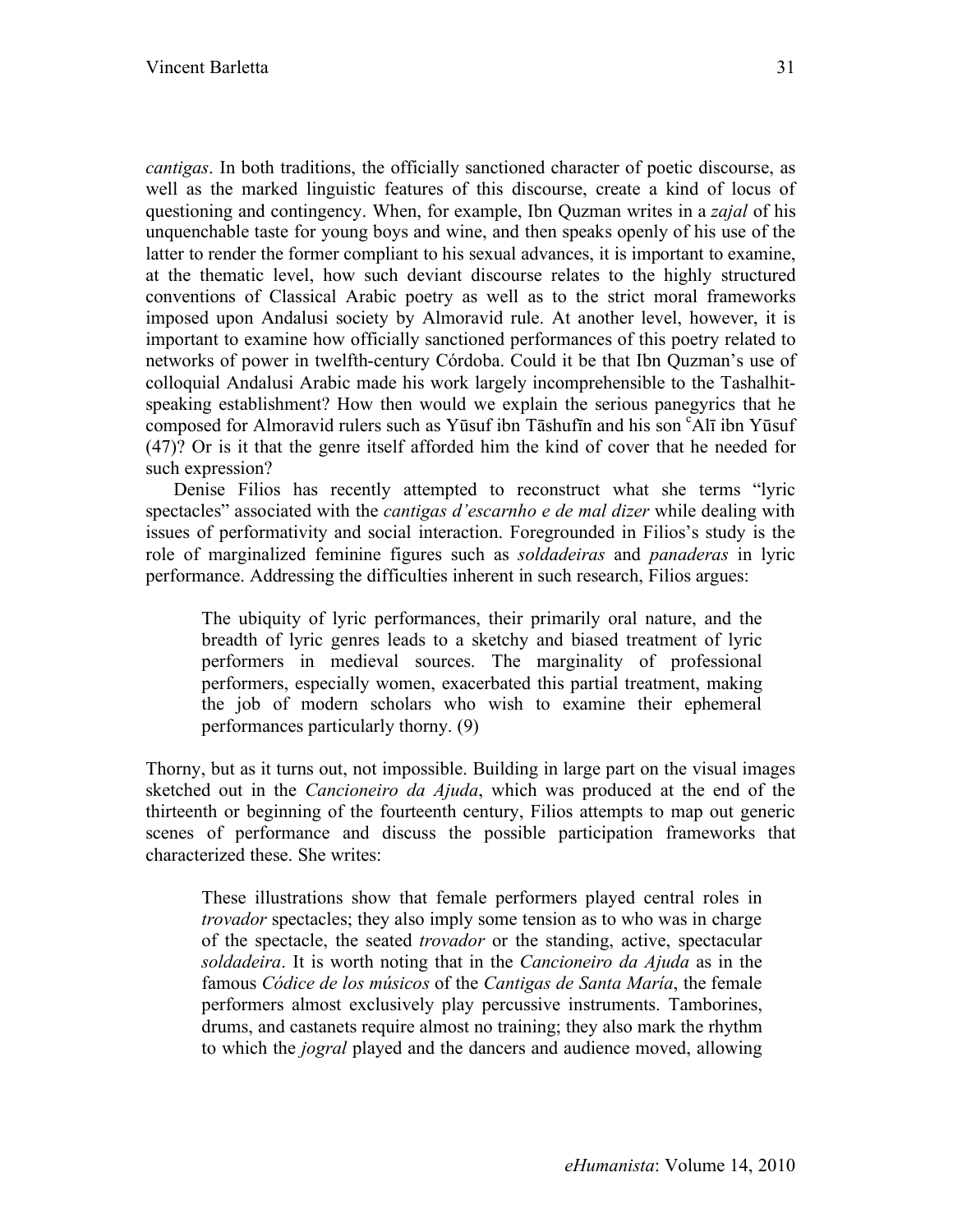the percussionist to control the song's tempo. Percussive instruments, especially in the hands of dancers and singers, encourage audience participation in the medieval lyric spectacle as now; dancers move about the performance space and approach the audience, mediating between the scripted performers and the live audience, increasing the spontaneity of the performance and opening the stage up to audience interaction. (12-13)

In this way, as well as through her analyses of selected *cantigas d'escarnho e de mal dizer*, Filios attempts to bring to light at least some of the collaborative, emergent features of Galician-Portuguese poetic performance and link these to broader processes of identity negotiation and social organization in the Iberian Peninsula during the medieval period.

Beyond the incorporation of recent ethnographic and historical observations into our theories regarding medieval Iberian lyric poetry, how do Iberomedievalists propose to deal with the specific discursive, performative, and interactional features of the texts we study? While there is no one method of research that promises to attend adequately to all questions and bring all blind spots into view, a conscious (and cautious) move away from the more or less traditional concern that literary scholars have had with the way in which readers *interact* with texts is warranted. In the first place, such an "interactive" model exists only as a peculiar metaphor or pathetic fallacy, as texts have no agency and thus cannot really *interact* with anything. This does not mean, however, that textual discourse does not play an important *mediational* role in a good deal of human interaction, and it is for this reason worthwhile to attend to the ways in which medieval Iberian texts of various sorts served as mediating means in a range of socially embedded activities such as poetic performance, ritual prayer, language socialization, the negotiation of identity, and aesthetic enjoyment.

# *'Os amores ei': Convention and Conversation*

Following a broad line of investigation that focuses on the socially embedded and mediational role of medieval lyric texts, "Digades, filha, mia filha velida" presents a surprisingly rich locus for analysis for such a brief and tightly structured composition. In terms of genre, it belongs to the group of Galician-Portuguese songs referred to as *cantigas de amigo*, which can be defined most succinctly as popular love songs characterized by their extensive use of the first-person speech of women.<sup>8</sup> The feminine voice of these songs, as well as its placement within the their overall structure, is in fact the genre's defining characteristic, as the *arte de trovar* that precedes the *Cancioneiro da Biblioteca Nacional* makes explicit:

E porque algumas cantigas í há en que falam eles e elas outrossi, per en he bem de entenderdes se som d'amor, se d'amigo: porque sabede que, se

 <sup>8</sup> <sup>8</sup> For recent work on this genre, see Brea; Corral Díaz; Hart; Lorenzo Gradín; and Schantz.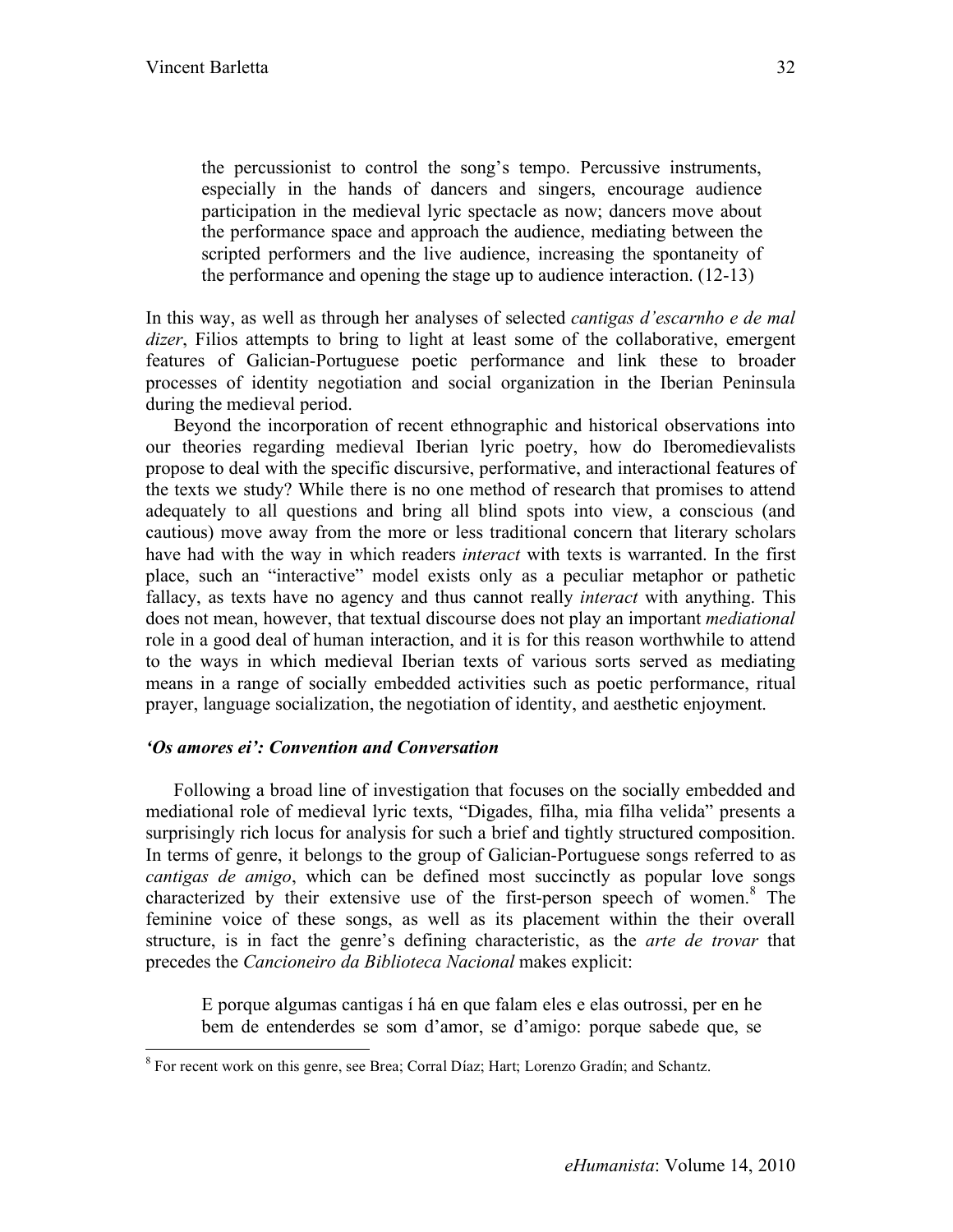eles falam na prima cobra e elas na outra he d'amor, porque se move a razon d'ele (como vos ante dissemos); *e se elas falam na primeira cobra, é outrossí d'amigo*, e se ambos falam em ua cobra, outrossi é segundo qual deles fala na cobra primeiro. (Tavani 1999, 41)

Framed within the *arte de trovar* as a function of gendered voice and time (i.e., whether a masculine or feminine voice speaks first) the generic characteristics of the *cantiga de amigo* are thus seen by members of at least one community –that to which the scribes who redacted the manuscript upon which the *Cancioneiro da Biblioteca Nacional* is ultimately based– inseparable from questions of performance and verbal interaction. Beyond these general issues, it is also important to point out that the *cantigas de amigo* reflect the same sort of gender -and class-inflected "ventriloquism" that permeates the Andalusi *muwashshahāt* (Espósito 471). As a consequence of this, it is useful to consider the ways in which the *cantigas de amigo* effectively afforded male poets such as Meogo the means to manipulate ideologically charged images of feminine discourse associated with specific forms of social class and community.

Given its use of a conversational dispute between a mother and her daughter, "Digades, filha, mia filha velida" also belongs to a smaller sub-genre of *cantigas*  referred to in the *Arte de trovar* as *tenções* (sing. *tenção*, from the Provençal *tenso*): 9

Outras cantigas fazem os trovadores que chamam tenções, porque son feitas per maneiras de razom que um haja contra outro, en que el diga aquelo que por bem te ver na primeira cobra, e o outro rsponda-the na outra dizendo o contraíra. Estas podem-se fazer de amor ou de amigo ou de escárnio ou de maldizer, porém devem ser de mestria. (Tavani 1999, 43)

As Frede Jensen points out, the Galician-Portuguese *tenções* are most commonly a dialogue between a mother and her daughter in which they discuss and/or debate the intentions and merits of the daughter's lover, or *amigo*. The mother's traditional role is that of a guardian who censures her daughter's amorous pursuits by warning her –often too late– against unworthy and faithless lovers (Jensen 87). The daughter is frequently portrayed as something of an ingénue with little amorous restraint. In "Digades, filha, mia filha velida," a mother questions her daughter about the latter's delayed return from a cold fountain to fetch water. The daughter replies that mountain stags had come to the spring and stirred it up, forcing her to wait for the silt to settle before drawing water. The mother does not believe this excuse and accuses her of lying to cover up an amorous encounter.

There is a very immediate vulnerability to the poem, presented most movingly by the young girl's superficial lies to her mother and the mother's accusations, however

<sup>-&</sup>lt;br>9 <sup>9</sup> For more on the relations between Galician-Portuguese and Provençal lyric, see Gonçalves; and Tavani 1974 and 2002.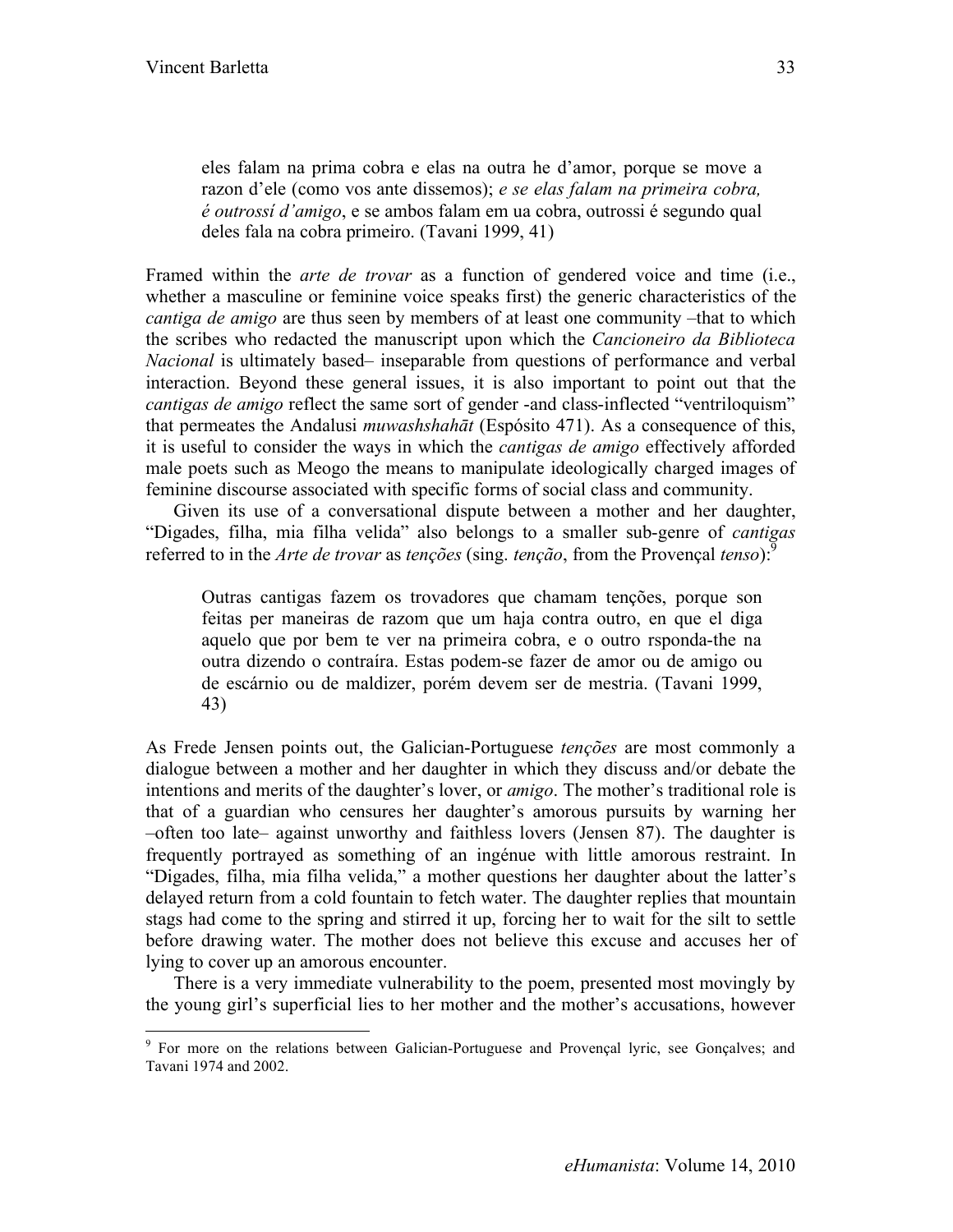this conversational immediacy is mitigated at the close of each stanza by a confession of love that does not form a part of the mother/daughter dyad (at least neither participant responds to it): *Os amores ei*. Voiced in the first-person singular but operating beyond the boundaries of the conversation within which it is ostensibly embedded, this refrain –which was not, as the *Arte de trovar* makes clear ("devem ser de mestria"), to be considered a refrain *sensu strictu*– lends a considerable amount of discursive complexity to the *cantiga* and provides a powerful link to its contexts of performance.10 Described by X. L. Méndez Ferrín as "monóstico e totalizador" and a "xeito maxistral" (48), this refrain functions at once as an open-ended confession of love and, in pragmatic terms, a powerful deictic expression. On both counts, it works to link the poetic text and its performance to its courtly audience and acts as a kind of pragmatic trigger (what John Gumperz has described as a "contextualization cue") for the interactional and socially embedded processes by which such community was achieved, altered, and reproduced.<sup>11</sup> In terms of its deictic function, the refrain is also intricately linked to the *cervos do monte*/*fonte* metaphor that the daughter employs.

Looked at from the perspective of its performative features, we might begin by accepting that the *cervos do monte* metaphor offered by the daughter as an explanation of her tardiness is not a lie, but rather a veiled confession.<sup>12</sup> This metaphoric veil works in much the way that the performance of *ghinnawa* poetry does in Abu Lughod's study: it not only refers to the sex act at the semantico-referential level, but it also indexes a mode of discourse that serves to couch her confession within moral frameworks that lie beyond normative, quotidian practice (a mode of discourse made explicit by the *os amores ei* refrain). That is, the daughter's response can be seen as something of a gambit, in that she attempts to explain her violation of normative sexual mores by attempting to "move" her actions to another jurisdiction, that of lyric sentiment and expression. This gambit does not pay off, however, as the mother does not take up the metaphor (because she does not understand or because she resists her daughter's attempt to justify her actions within this lyric-moral frame), and judges the daughter based on the literal meaning of what she says. This exchange, then, can be seen as a struggle between two orders of morality (and social class) encoded in language. The first order is lyrical and courtly and entails a response of sympathy for the girl, who has fallen in love and given herself to her *amigo*, an affair that likely

 $10$  Devermond attempts to fold this refrain into the conversation between the mother and her daughter in his edition of the *cantiga* by placing it within the quotation marks that mark off the speech of the daughter (271).<br><sup>11</sup> Gumperz employs the term "contextualization" to refer to "speakers' and listeners' use of verbal and

nonverbal signs to relate what is "said at any one time and in any one place to knowledge acquired through past experience, in order to retrieve the presuppositions they must rely on to maintain conversational involvement and assess what is intended" (230). This communicative process relies on "cues" that can include, as Gumperz argues, "prosody;" "paralinguistic signs;" "code choice;" and "choice of lexical forms/formulaic expressions" (231).<br><sup>12</sup> On the sources for Meogo's use of the stag/spring image, see Beltrán; Deyermond; Méndez Ferrín

<sup>54-110;</sup> and Morales Blouin*.*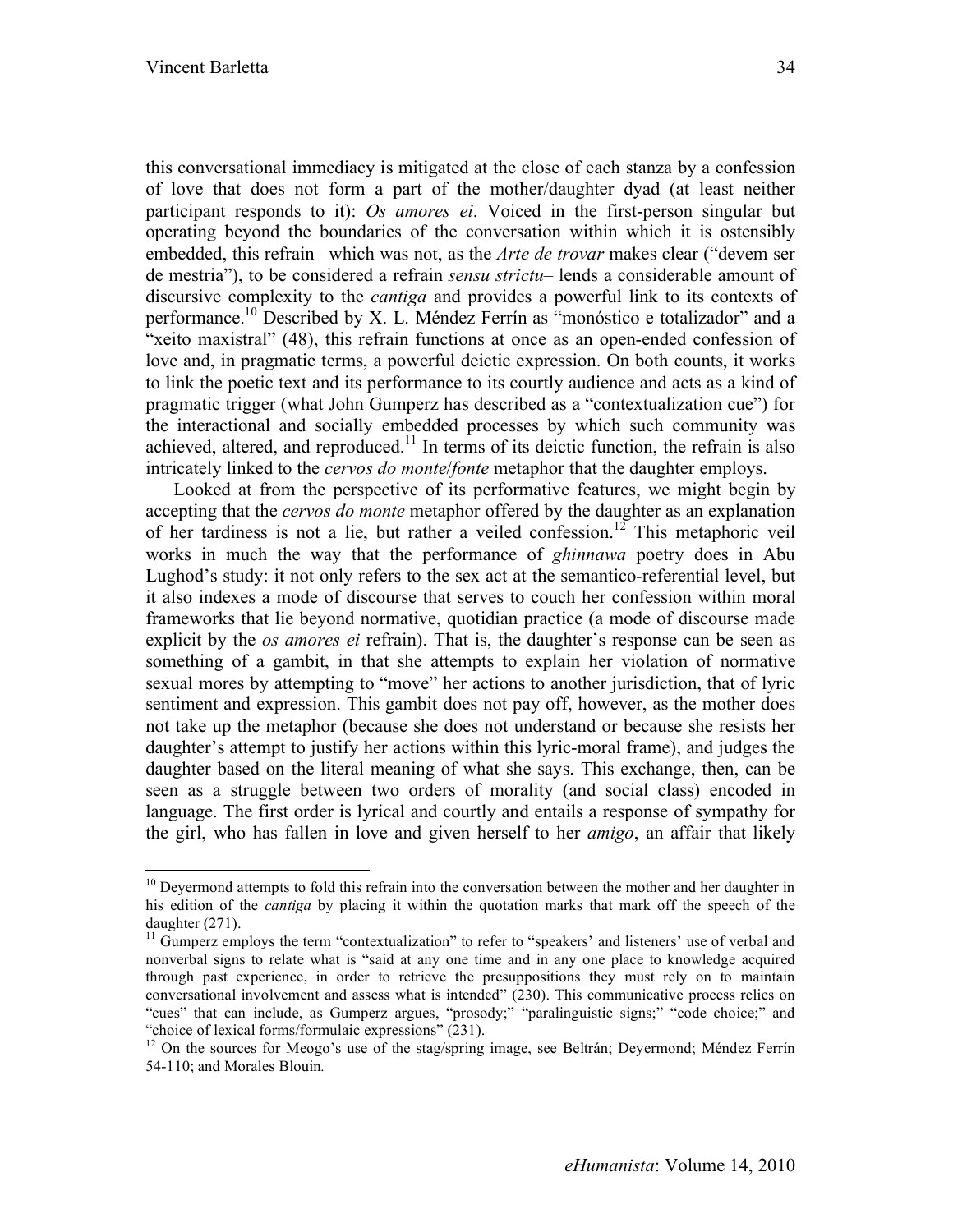cannot end well. The second order is the quotidian, normative framework of familial honor, according to which the daughter has just violated about every principle imaginable. Her only defense, really, is to reframe her actions within a non-normative sphere of action, something she attempts by using the *cervos do monte* metaphor.

This metaphor functions to index a whole context of lyrical action and sentiment, not unlike terms such as "Haight-Ashbury" or "the sixties" can index a framework of sexual and moral comportment that lies well outside the more restrictive, normative mores of quotidian reality in contemporary American culture. Such an explanation –such a "move"– requires, however, that other participants take it up as such. If someone has no knowledge, for example, of the "Summer of Love" or notions of "free love" and how they played out in San Francisco in the summer of 1967, or if someone's stance with respect to 1967 San Francisco is such that s/he rejects "free love" as a justification for what s/he considers to be morally repugnant, then the justification –which depends in large part on entailing a certain context through indexical reference– falls flat. This is what occurs between the daughter and her mother in Meogo's poem, and the young girl –who has come to her mother for sympathy and has received instead a stern judgment against her on two counts– is left essentially powerless to defend herself.

But this is not the end of the story. Beyond the conversation that takes place within the poem itself lies the performance of this poem in court settings. In a performative setting, the dialogue between the daughter and the mother serves as a powerfully metalinguistic (and thus indexical) reference that turns the poem back on its audience. Do audience members take up the mother's accusation of the daughter or do they understand the daughter's explanation to be a veiled confession? Ultimately, the performance of this poem forced its courtly audience to take sides in the matter, which was by no means left open, as the final verse of each stanza repeatedly hammers home to its audience: *Os amores ei*.

Looking specifically at the *Os amores ei* refrain in the context of its performance, we may ask: to which "I" does "I am in love" refer? The answer to this question would depend wholly upon the participation frameworks in force during the performance of the poem. If Filios is right about the mediational role of the *soldadeira*, then we can certainly imagine her taking a heightened position with respect to the singing of the refrain, converting it into a collective and collaborative utterance that would include the *trovador*, her, and the listening public. What this leads to is a performed and collective acceptance of the daughter's veiled confession, and an invocation of the courtly cultural mores that were at once shaped by and constitutive of lyric discourse. In other words, what we have, in the context of courtly performance, is a "status bloodbath" (to use Goffman's term [78]) for the mother and all those who cannot or will not take up the girl's metaphoric confession and plea for understanding.<sup>13</sup>

For the courtly audience, the refrain reinforces the deictic function of the girl's veiled confession regarding the mountain stags and the fountain, and works as a kind

<sup>&</sup>lt;sup>13</sup> See also Geertz 24.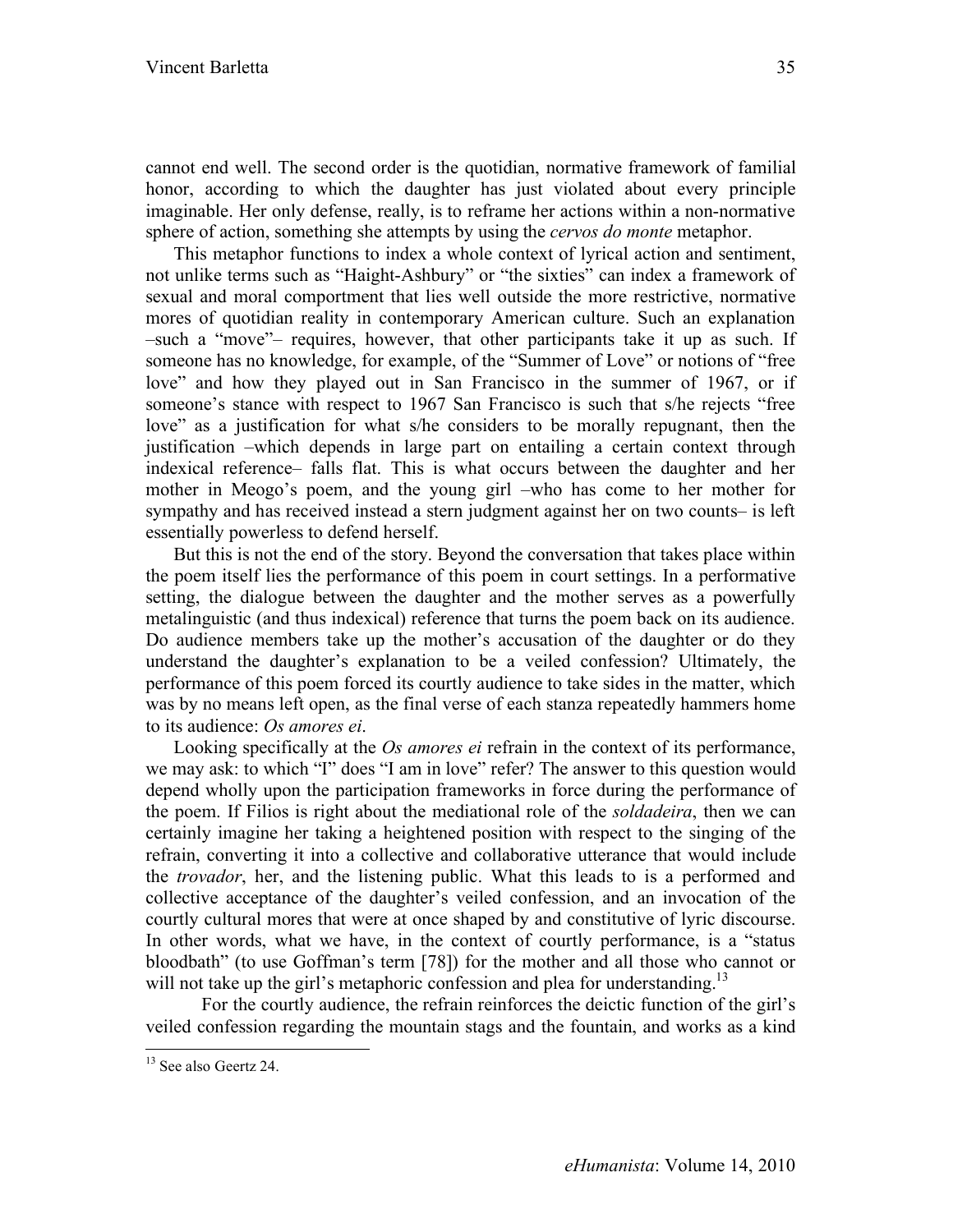of "paralinguistic sign" to signal and entail processes of inference and contextualization (Gumperz 231).14 In a very real sense, the entire *cantiga* can be read as evidence of the processes of entextualization and performance of in-group discourse that helped to reinforce the social, linguistic, and epistemological boundaries of the courtly community. This discourse converts the mother into a sort of straw man (representing traditional, rural values and forms of talk that she either does not understand or refuses to take up) even as it makes explicit and aesthetically pleasing use of her admonishments and style of speech. There is an inherent and directed ambivalence at work here with respect to what we might term "popular" styles or registers of speech and moral frameworks. The coded and class-specific language that the daughter employs, helped along by a refrain that can be read as a kind of gloss on the *cervos do monte*/*fonte* metaphor, is at once inseparable from the conversational and non-courtly speech event within which it is fictionally set and, at another level, embedded within the courtly context of its performance through its metaphoric, formal, and pragmatic features.

In the end, it's not just that poetry allows people a canonical, discursive instrument by which to express intimacy, longing, and vulnerability in public settings. Its performance actually provides a forum for the very shaping of feelings, identity, and socially embedded theories of experience and desire. The choral voice in this *cantiga* is not static, but progresses along, changing its indexical meaning throughout the poem: from the mother's initial question (a silent confession given voice), to the daughter's figurative recounting of the love act (the integumental veil is lifted), to the mother's accusation, which more or less compels the audience to break from normative orders of comportment, modesty, and familial honor and invoke alternative strategies of morality and interaction. All of this, we are increasingly aware, through the performance of a seemingly simple song of love.

<sup>&</sup>lt;sup>14</sup> In textual terms, this process of verbal implicature might be seen as something similar to what Dagenais describes as the *aliquid minus* that characterizes manuscript texts in relation to their supplementary glosses: ". . . a meaning that remains to be worked out, an explanation needed to make the grammatical structure snap into focus" (38).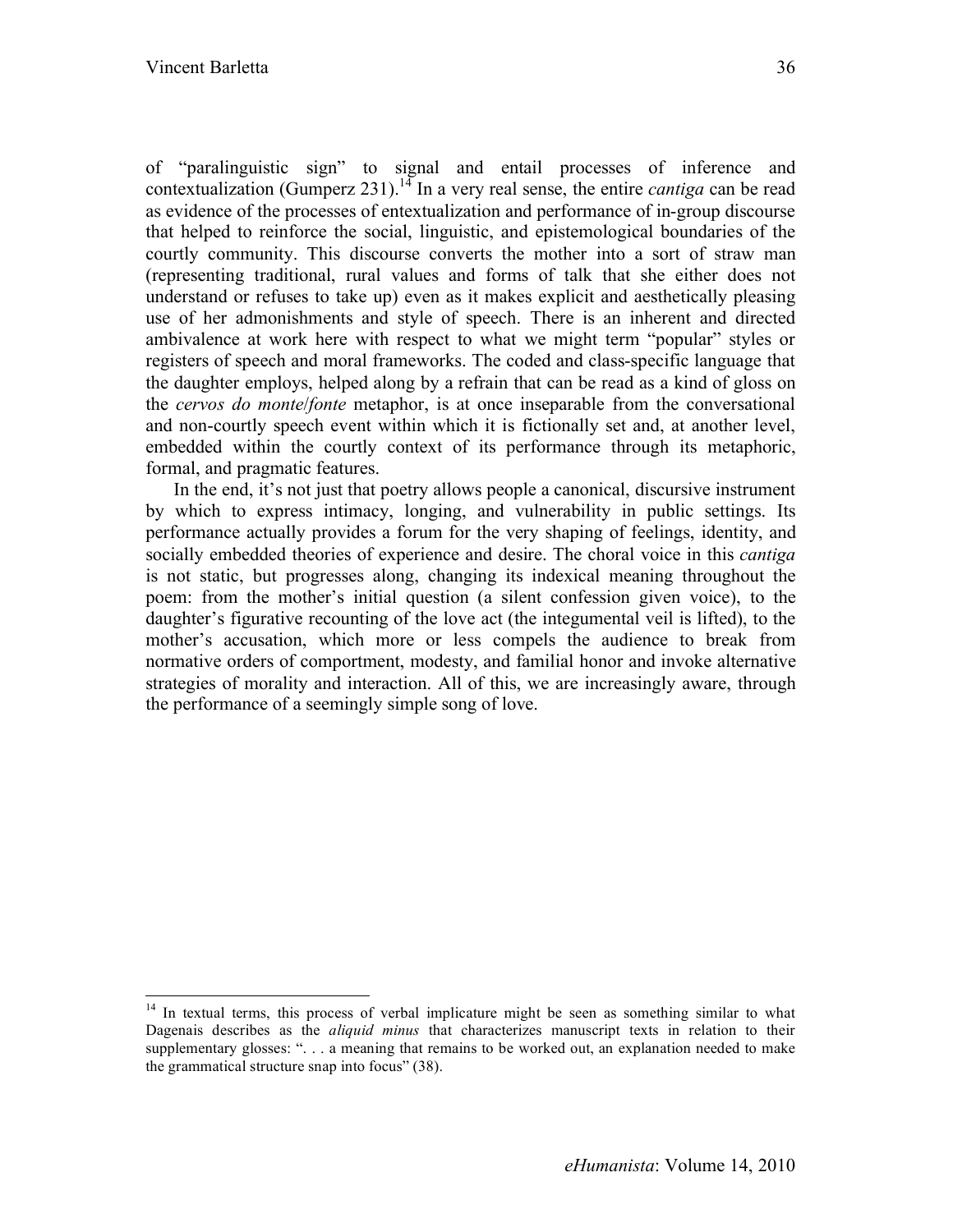# Works Cited

- Abu-Lughod, Lila. *Veiled Sentiments: Honor and Poetry in a Bedouin Society*. Berkeley and Los Angeles: University of California Press, 1986.
- Azevedo Filho, Leodegário A. de. *As cantigas de Pero Meogo*. Santiago de Compostela: Laiovento, 1995.
- Bauman, Richard. *Verbal Art as Performance*. Long Grove, IL: Waveland, 1977.
- Bauman, Richard, & Charles L. Briggs. "Poetics and Performance as Critical Perspectives on Language and Social Life." *Annual Review of Anthropology* 19 (1990): 59-88.
- Beltrán, Vicente. *O cervo do monte a augua volvía*. El Ferrol: Sociedad de Cultura, 1984.
- Blackmore, Josiah. "Poets of Sodom." Eds. Josiah Blackmore & Gregory S. Hutcheson. *Queer Iberia: Sexualities, Cultures, and Crossings from the Middle Ages to the Renaissance*. Durham, NC: Duke University Press, 1999. 195-221.

Brea, Mercedes. *A cantiga de amigo*. Vigo: Xerais de Galicia, 1998.

- Briggs, Charles L. *Competence in Performance: The Creativity of Tradition in Mexicano Verbal Art*. Philadelphia: University of Pennsylvania Press, 1988.
- Briggs, Charles, & Richard Bauman. "Genre, Intertextuality, and Social Power." *Journal of Linguistic Anthropology* 2.2 (1992):131-72.
- *Cancioneiro da Biblioteca Nacional (Colocci-Brancuti), Cod. 10991: Reprodução facsimilada*. Lisboa: Biblioteca Nacional, Imprensa Nacional-Casa da Moeda, 1982.
- *Cancioneiro Português da Biblioteca Vaticana (Cod. 4803): Reprodução facsimilada*. Lisboa: Centro de Estudos Filológicos, Instituto de Alta Cultura, 1973.
- Caton, Steven C. *'Peaks of Yemen I Summon': Poetry as Cultural Practice in a North Yemeni Tribe*. Berkeley and Los Angeles: University of California Press, 1990.
- Cerquiglini, Bernard. *Éloge de la variante: Histoire critique de la Philologie*. Paris: Seuil, 1989.
- Corral Díaz, Esther. *As mulleres nas cantigas medievais*. A Coruña: Castro, 1996.
- Dagenais, John C. *The Ethics of Reading in Manuscript Culture: Glossing the Libro de buen amor*. Princeton, NJ: Princeton University Press, 1994.
- Deyermond, Alan. "Pero Meogo's Stags and Fountains: Symbol and Anecdote in Traditional Lyrics." *Romance Philology* 33 (1979-80): 265-83.
- Duranti, Alessandro. *From Grammar to Politics: Linguistic Anthropology in a Western Samoan Village*. Berkeley and Los Angeles: University of California Press, 1994.
- Durkheim, Émile. Trans. Karen E. Fields. *The Elementary Forms of Religious Life*. New York: Free, 1995.
- Espósito, Anthony P. "The Monkey in the *Jarcha*: Tradition and Canonicity in the Early Iberian Lyric." *Journal of Medieval and Early Modern Studies* 30.3 (2000): 463-77.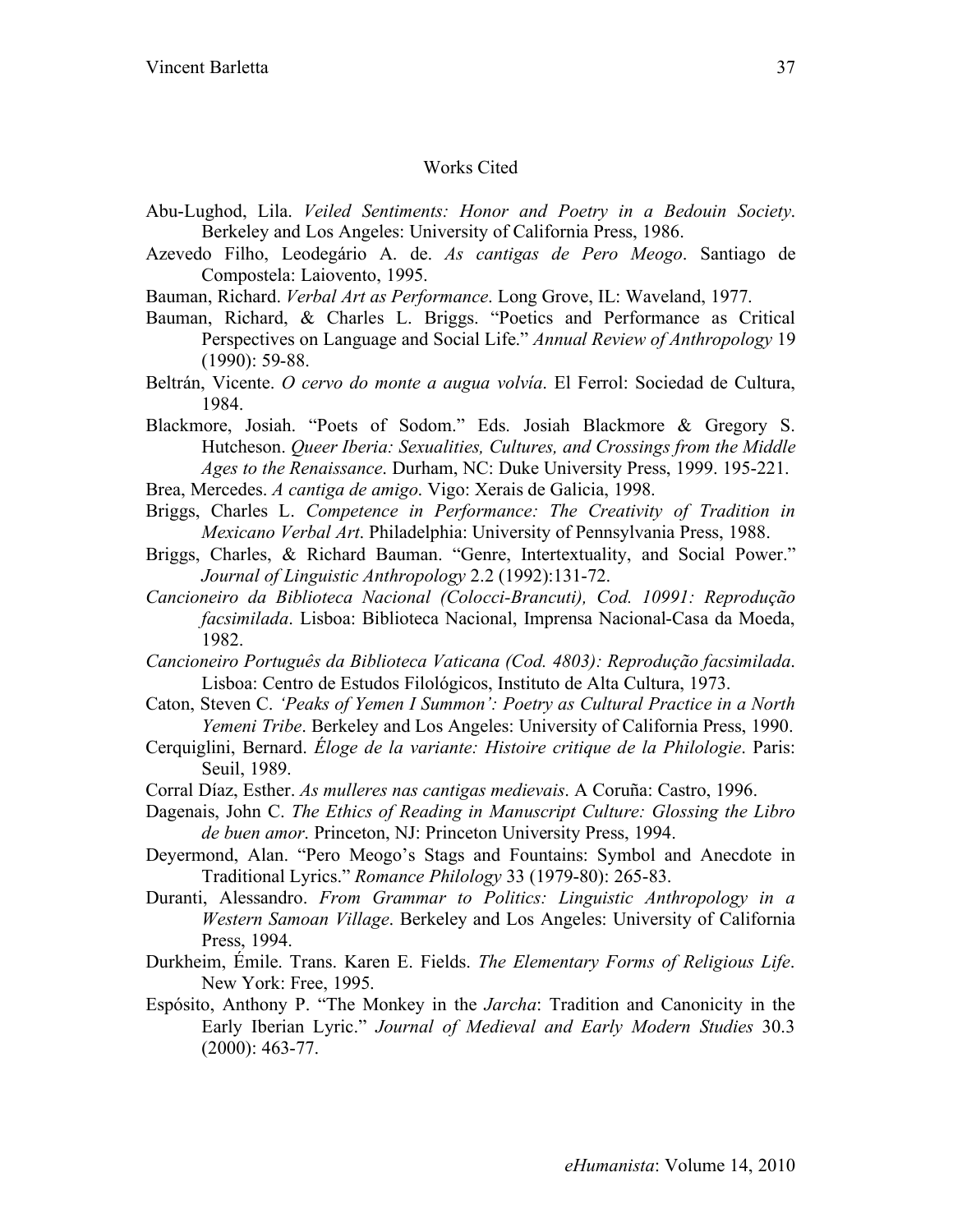- Filios, Denise. *Performing Women in the Middle Ages: Sex, Gender, and the Medieval Iberian Lyric*. New York: Palgrave Macmillan, 2005.
- Geertz, Clifford. *The Interpretation of Cultures*. New York: Basic, 1973.
- Goffman, Erving. *Encounters: Two Studies in the Sociology of Interaction*. New York: Macmillan, 1961.
- Gonçalves, Elsa. "Tenção." Eds. Giulia Lanciani & Giuseppe Tavani. *Dicionário da literatura medieval galega e portuguesa*. Lisboa: Caminho, 1993. 622-24.
- Gumperz, John J. "Contextualization and Understanding." Eds. Alessandro Duranti & Charles. Goodwin *Rethinking Context: Language as an Interactive Phenomenon*. Cambridge: Cambridge University Press, 1992. 229-52.
- Hart, Thomas R. *En maneira de proençal: the Medieval Galician-Portuguese Lyric*. London: Dept. of Hispanic Studies, Queen Mary and Westfield College, 1998.
- Huot, Sylvia. *From Song to Book*. Ithaca, NY: Cornell University Press, 1987.
- Jensen, Frede. *The Earliest Portuguese Lyrics*. Odense: Odense University Press, 1978.
- Kapchan, Deborah. "Performance." *Journal of American Folklore* 108.430 (1996a): 479-508.
- ---. *Gender on the Market: Moroccan Women and the Revoicing of Tradition***.** Philadelphia: University of Pennsylvania Press, 1996b.
- ---. "Talking Trash: Performing Home and Anti-Home in Austin's Salsa Culture." *American Ethnologist* 33.3 (2006): 361-77.
- Knoblauch, Hubert, & Helga Kotthoff, eds. *Verbal Art across Cultures: The Aesthetics and Proto-Aesthetics of Communication*. Tübingen: Gunter Narr Verlag, 2001.
- Lorenzo Gradín, Pilar. *La canción de mujer en la lírica medieval*. Santiago de Compostela: Universidad de Santiago de Compostela, 1990.
- Machan, Tim William. *Textual Criticism and Middle English Texts*. Charlottesville, VA: University Press of Virginia. 1994.
- Madrid, Biblioteca Nacional MS 11.309.
- Méndez Ferrín, José Luis. *O cancioneiro de Pero Meogo*. Vigo: Galaxia, 1966.
- Michaëlis de Vasconcelos, Carolina, ed. *Cancioneiro da Ajuda*. 2 vols. Halle: Niemeyer, 1904.
- Morales Blouin, Egla. *El ciervo y la fuente: Mito y folklore del agua en la lírica tradicional*. Madrid: Porrúa, 1985.
- Reckert, Stephen, & Helder Macedo. *Do cancioneiro do amigo*. Lisboa: Assírio e Alvim, 1976.
- Schantz, Maria Lima. *A Feminist Interpretation of the Galician-Portuguese Cantigas de Amigo*. Lewiston, NY: Mellen, 2004.
- Schegloff, Emanuel A., Elinor Ochs, & Sandra A. Thompson. "Introduction." Eds. Elinor Ochs, Emanuel A. Schegloff, & Sandra A. Thompson. *Interaction and Grammar*. Cambridge: Cambridge University Press, 1996. 1-51.
- Sherzer, Joel. *Speech Play and Verbal Art*. Austin: University of Texas Press, 2002.